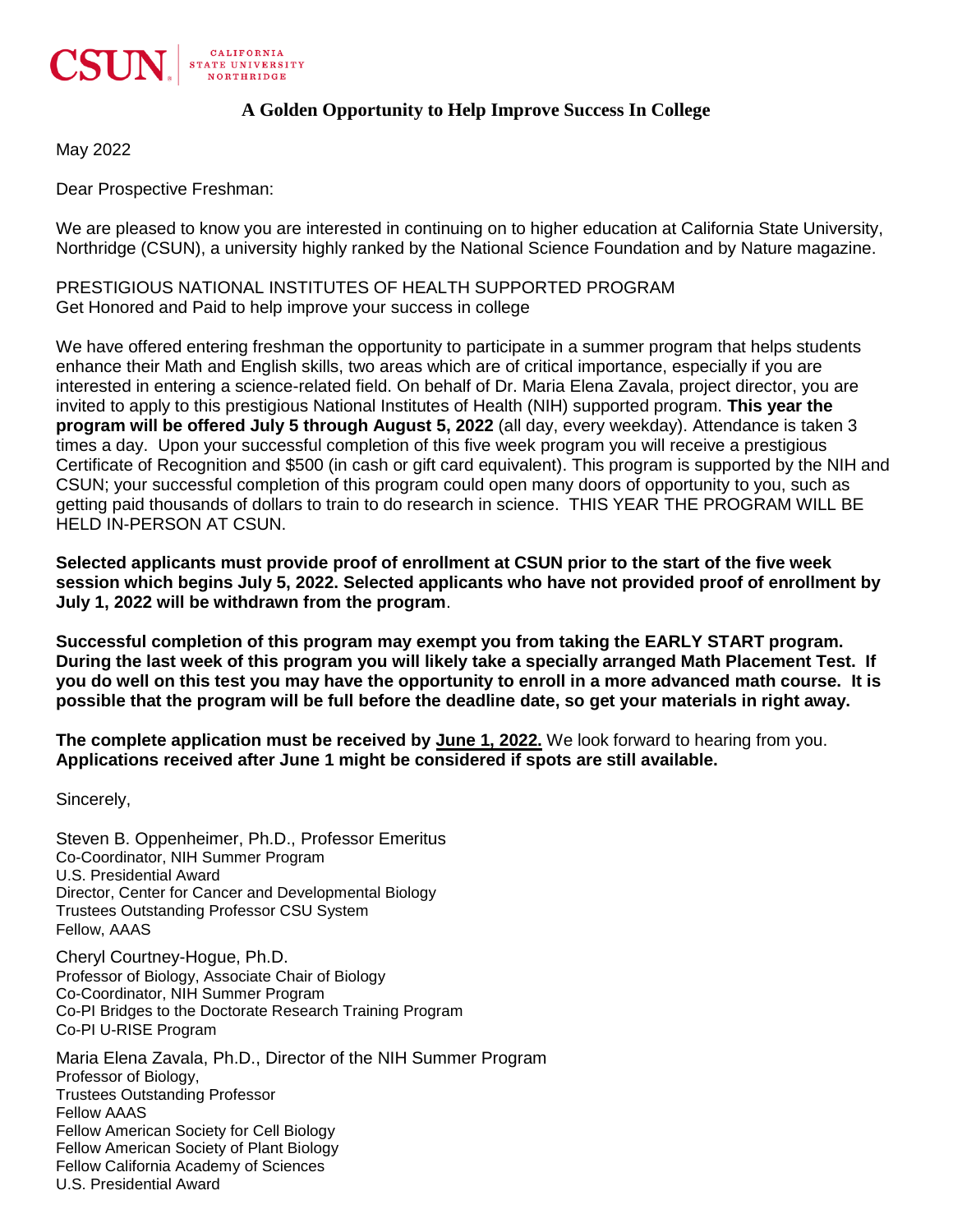

# PRESTIGIOUS NATIONAL INSTITUTES OF HEALTH (NIH) SUPPORTED PROGRAM

To apply please complete the following application and also include a letter of recommendation from a teacher or counselor, official or unofficial high school transcripts and a 250-500 word typed essay stating why you would like to participate in this program. **Incomplete applications (those missing any of the above requested information) will not be reviewed**. Send the completed application and supporting documents in one packet to:

### **U-RISE and Bridges to the Ph.D. Office CSUN – Department of Biology 18111 Nordhoff Street Northridge, CA 91330-8303**

#### **It can also be sent by email attachment to**

Rachel Giacopuzzi (csunmore[@csun.edu\)](mailto:rachel.giacopuzzi@csun.edu)

#### **Please note: This program is for all science (biology, chemistry/biochemistry, math, and physics), health science, kinesiology and psychology majors**

- DEADLINE: **June 1, 2022**, but early submission is encouraged as we receive an overwhelming response and applicant submissions that are received early have an increased chance of acceptance. There are 30 positions. Once these positions have been filled additional qualified applicants who have been selected to participate in the program will be placed on a wait-list. Early applicants generally have good organizational skills and may be selected before the deadline date. The program may close well before the deadline date.
- MAJORS: Biology, Chemistry, Biochemistry, Health Science, Mathematics, Kinesiology, Physics, and Psychology students are eligible to participate.
- EMAIL ONLY: All communications will be through email. Be sure to provide an active email address. Be sure to check your email OFTEN. We do not want students who can not regularly check email and who do not quickly respond to all emails.

Please be sure to include

- A letter of recommendation from your teacher or counselor
- An official or unofficial copy of your high school transcripts
- A 250-500 word typed essay stating why you would like to participate in this program

## **The transcript, essay, and letter of recommendation are required. A good letter of recommendation improves your chances of acceptance.**

## **The completed application must be received by June 1, 2022.**

# *Thank you for your interest in your future! This is a prestigious National Institutes of Health supported program that could look very good on your record!*

# *This program helps students do well in college and is run by some of the World's top experts in Math and English. YOU GET A PRESTIGIOUS CERTIFICATE OF RECOGNITION (LOOKS GREAT ON YOUR RECORD) and \$500 IN CASH OR GIFT CARD UPON successful completion of the 5 week program.*

Be sure to include the application below, transcripts, essay, letter of recommendation together in ONE packet. Applications that are not complete will not be reviewed. Thank you.